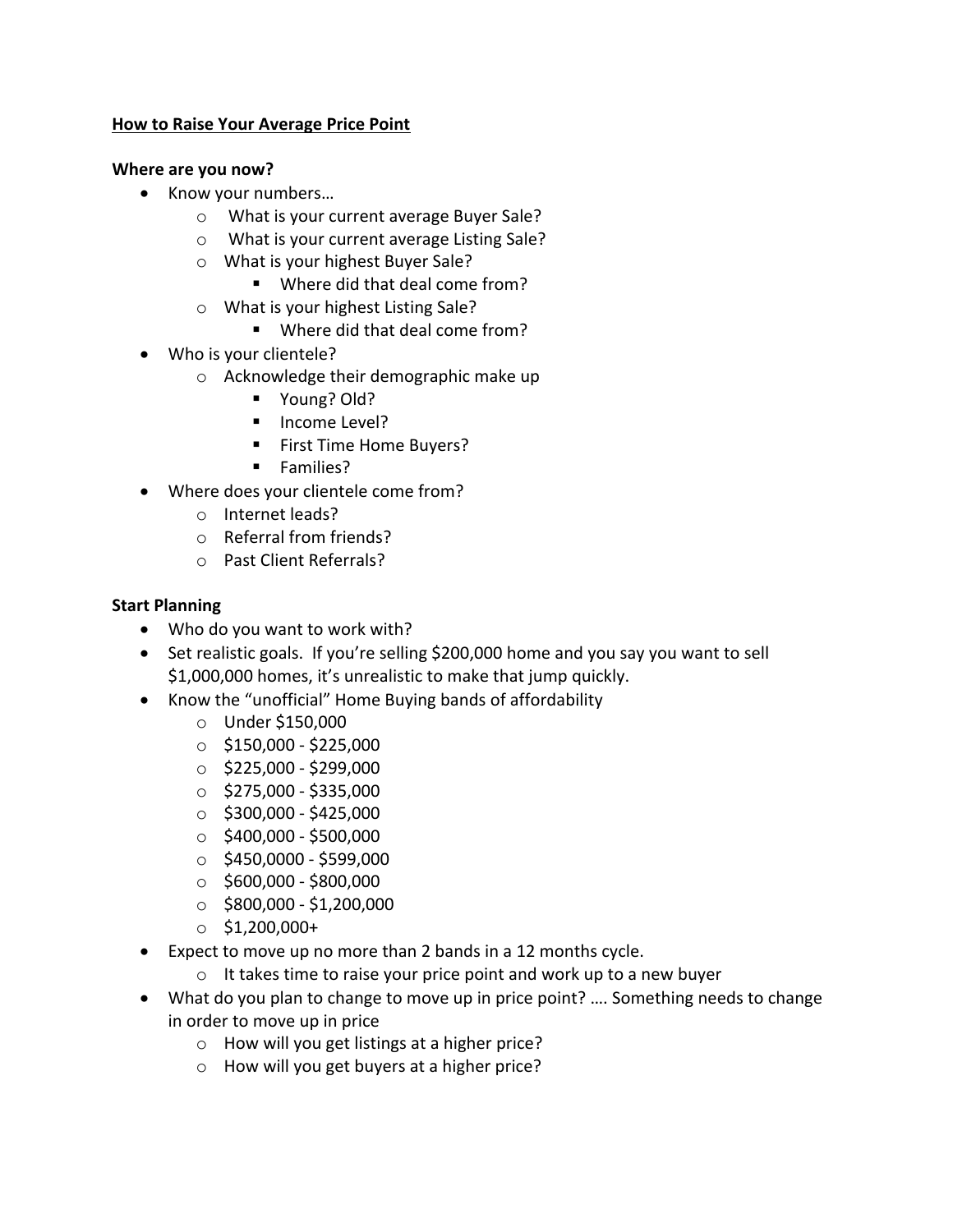# **My History**

- My first listing was \$84,500
- My first sale was \$153,000
- Targeted an area with a higher average price point
	- $\circ$  Started focusing on Manayunk and Roxborough where the average price was above \$200,000
- Found and joined networking groups to surround myself with people who could send me referrals at a higher price point
	- $\circ$  The networking group I joined was the one of the best career moves I've ever made.
	- $\circ$  Surround yourself with who you want to do business. Eventually, you need to surround yourself with a new group of people as you start to grow

## **Tips to raising your price point**

- Never say no to anything
	- o I've never turned down a lead or a showing request.
	- $\circ$  I always say yes to everything and figure out a way to make it work even if I'm unavailable.
- Maximize every opportunity
	- o When you get a chance at a higher price point, do everything in your power to make that deal go as smoothly as possible
	- o Referrals are the key to lasting success in every price point
	- o Always talk about the highest price deals you've done
	- o Business begets business
- Be the Real Estate Expert
	- o As you move up in price, clients expect you to be the expert
	- $\circ$  You should know almost every word in the agreement of sale and know how to bend it to fit your clients' needs
	- o Higher priced clients expect you to be knowledgeable throughout the entire process.
	- $\circ$  Higher priced clients expect you to have a good referral base for anything they need.
		- Your referral reflects on you.
		- Always vet a referral before you actually refer them
	- o Know the active inventory
		- If your client doesn't like a particular house, know of another one that might be a good fit
	- o Know the Comps
		- Always know what has sold nearby or in the same area.
- Be the Local Expert
	- $\circ$  If you want to sell an area, you need to know the area
		- Visit all the local restaurants
			- Eat at multiple of them